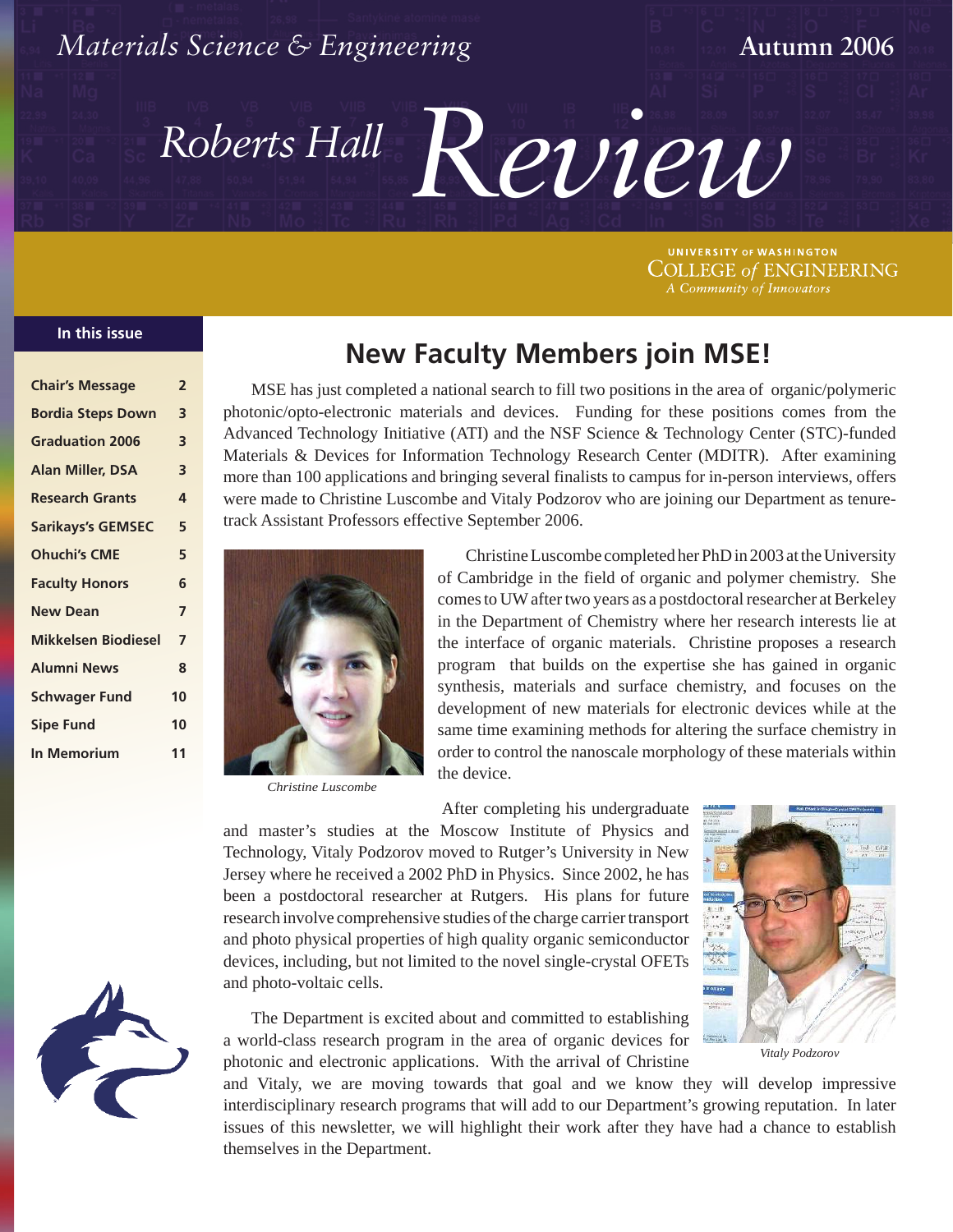# **Message from MSE Chair Alex Jen**

I would like to take this opportunity wintroduce myself. I accepted the position of Acting Chair in autumn 2005 following Raj Bordia's decision to step down after nine years as Chair. Raj did a wonderful job as Chair, guiding the department through a period of big changes, including a new, single degree, undergraduate curriculum and a shift of research focus from



the traditional ceramic and metallurgical to bio- and nanotechnology. We were all sorry to lose Raj's leadership as chair, but he made the decision that he wanted to refocus

Our faculty continues to achieve recognition for their accomplishments and those honors are highlighted in this issue. Also, the Department has made large gains in research funding and you can read about the past year's impressive \$17 million in new grants, most of which fund important new research directions in photonics, molecular electronics, nanotechnology, magnetism, biomaterials, crystal growth and fuel cells. On page 5, I think you will enjoy reading about two, new interdisciplinary research centers that call MSE home and which have been created as a result of the efforts of our faculty members.

I would like to add that our academic programs continue to improve along with the quality of our student body, and that is being reflected in our national standing in polls such as that conducted by U.S. News & World

*" I am excited to introduce two, new faculty members who are joining us this September "*

his energies on building his research and student group.

I am excited to introduce two, new faculty members who are joining us this September as tenure-track assistant professors. Christine Luscombe and Vitaly Podzorov come to us as a result of the very successful conclusion of our national search in the field of organic/polymeric photonic/ opto-electronic materials and devices. These positions were created with funding from Washington State's Advanced Technology Initiative and the UW NSF Science & Technology Center. We expect that Christine and Vitaly will develop impressive interdisciplinary research programs that will add to our Department's growing national reputation.

Report where we have moved up to 19th place among materials departments in the latest grad school rankings.

Finally, I would like to announce the establishment of the Institute of Advanced Materials Science and Technology, of which I will serve as director. This multidisciplinary Institute will focus on four important areas that are relevant  $\bullet$  urgently needed technologies: 1) multifunctional materials and devices for photonics and optoelectronics; 2) biomaterials for imaging, detecting and nanomedicine; 3) materials for nergy (photovoltaic, fuel cells, bio-fuels, thermoelectrics, solide-state lighting and catalysis); and 4) smart composites for aerospace. Look for more information in a future issue on this publication.

# **Raj Bordia Steps Down as Chair**

Effective September 2005, Raj Bordia stepped down after nine years as head of the MSE department, two as acting chair and seven as chair. During his tenure as chair, Raj accomplished much and helped the department successfully meet many challenges including a new, single degree, undergraduate curriculum and a major shift of research focus from the traditional ceramic and metallurgical to bio- and nano-technology.

Having established a strategic plan that identified four major objectives in 1998, Raj



was able to lead the department in achieving each goal. The Undergraduate and the Graduate Programs are strong, and the development and implementation of the single-degree curriculm for undergraduates has been a resounding success. The department's research portfolio has significantly broadened into exciting new areas of bio- and nano- materials and technology. Interdisciplinary collaborations with other departments and institutions have been deepened and expanded, and the research grant awards have increased substantially.

*continued on last page*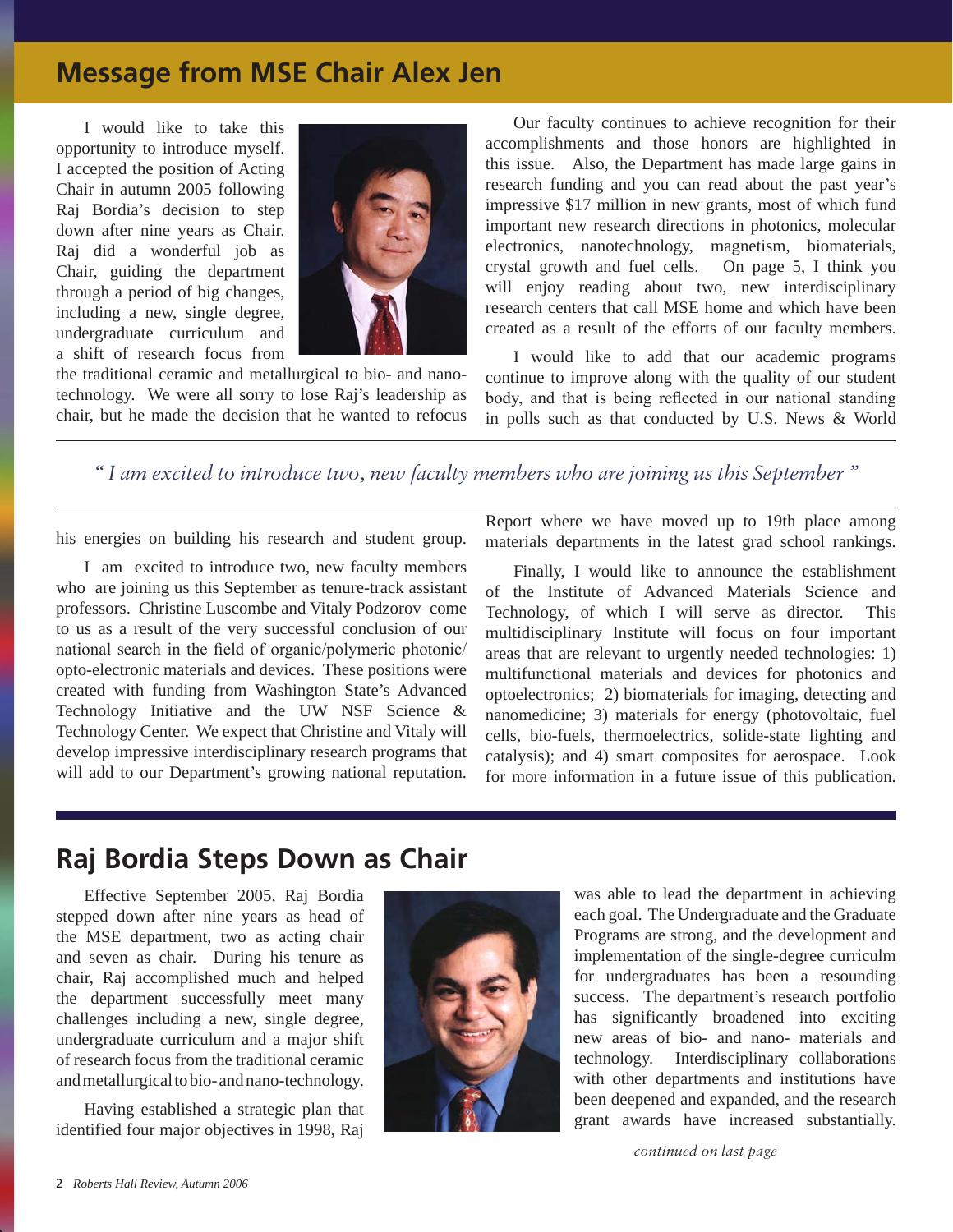# **MSE Graduation 2006**

On June 10, 2006, the Department of Materials Science & Engineering held its annual Graduation Recognition Ceremony and Reception, recognizing 41 Bachelor of Science degrees, **A** Master's of Science degrees, and a record number of 12 Doctor's of Philosophy degrees. The event was attended by over 300 graduates and guests.

MSE Acting Chair Alex Jeen presided over the morning's agenda, kicking things off by inviting all in attendance to partake of the brunch prepared by the MSE staff. Following



*Tom Delimitros*

brunch, the program opened with the presentation of the Distinguished Service Award to metallurgical engineering alum and longtime Boeing employee Dr. Alan G. Miller for his outstanding professional accomplishments and contributions to the university.

Alumnus Mr. Tom H. Delimitros delivered this year's graduation address. Tom

is the Founding General Partner of AMT Venture Funds and serves as an investment advisor and board member for several corporations. At the UW, Tom and his wife Jeannette have been highly active as advocates and supporters and, in 2004, established the Tom H. Delimitros Fellowship for Excellence to aid MSE graduate students. Tom received his engineering degrees in ceramic engineering, with a BS 1963 and an MS in 1966, as



well as a Master's Degree with Distinction in Business Administration from Harvard University.

In his remarks, Tom discussed the complex world engineers face in their careers, practicing in a world that is both "flat" and "round." Tom focused on the community of innovators that alumni are entering, where they will be increasingly globally focused, and focused to win in a profession that will prove to be both challenging and rewarding.

Following Tom's speech, each graduating student was introduced and presented with gifts as remembrances of their time in the Department. The day's program ended with the traditional graduation cake and adjournment in time for the UW Common ceremony in Husky Stadium.

# **Distinguished Service Award to Alan G. Miller**

At this year's MSE Graduation Reception, alumnus Dr. Alan G. Miller (1971 B.S., 1977 Ph.D., Metallurgical Engineering) was recognized with MSE's Distinguished Service Award for his outstanding professional accomplishments and contributions to the department. Alex Jen, MSE Acting Chair, presented Al with a certificate and engraved award commemorating the occasion.



Al is the Director of Boeing's 787 Technology Integration, where he oversees efforts to develop and transition to practice key technologies for aerodynamics, structures, materials, systems, payloads, noise, environment, quality, and manufacturing for the 787 program. Prior to his current position, Al was Senior Manager of Manufacturing and Quality Technology & Product Development for Boeing Commercial Airplane. He earlier served as Chief Engineer for Boeing Materials Technology, which defines all of the materials and their processes used for  $C$  mmercial Airplanes.

Al also plays the key role of Boeing Focal contact with UW, helping to develop and maintain an interactive, mutually beneficial, strategic partnership that builds upon Boeing's strengths and the strengths of the Department of Materials Science & Engineering, the College of Engineering and the UW. Al's passion for education, research and the field engineering shows that the drive behind his service to the UW goes far beyond his role of Focal. He also sits on the Executive Board of the University's FAA Center of Excellence (Advanced Materials for Transport Aircraft Structures). Al's professional affiliations include Sigma XI, ASM, SAMPE, and SAE International; National Materials Advisory Board of the National Academies of Engineering, Science and Medicine; Boeing Product Standards Management Council.

After accepting his award, Al shared a message with our graduates about the need for engineers to provide service and give back to their communities, the world and, of course, their alma mater.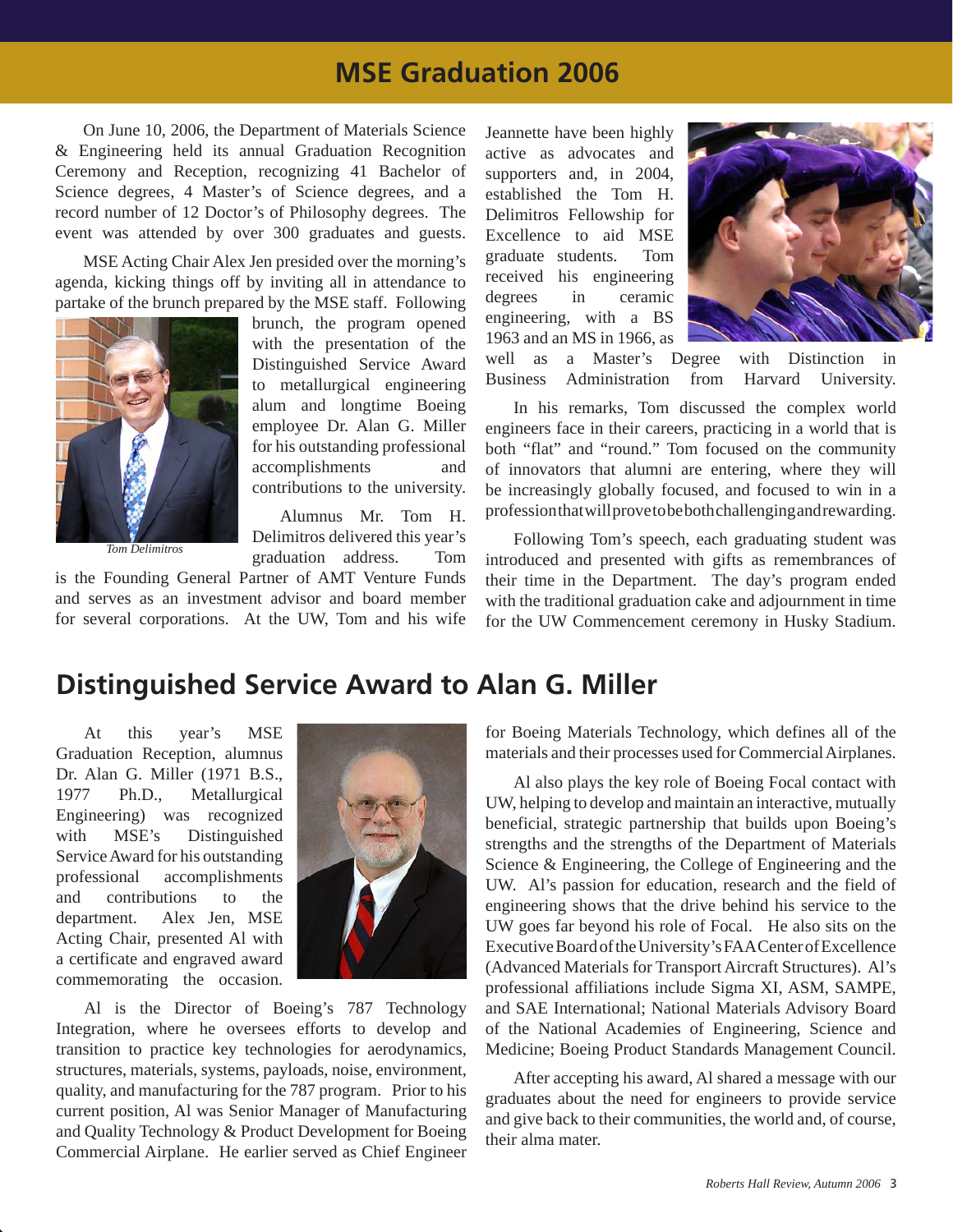# **Research Grant Success for MSE Faculty**

During a one year period from spring 2005 to spring 2006, the Materials Science & Engineering Department has secured close to \$18 million in research funding. Recent grants to MSE faculty members by high-profile funding agencies show how fast the department's star is rising. Research ranges widely from design of electro-optic materials, to new spintronics materials and devices, next-generation polymers and composites, nanostructured and genetically engineered materials, and biomedical work. According to acting chair Alex Jen, "Our people have always competed on the national stage with other leaders in the field. These results show that we're doing it at a greater volume with increasingly greater success." The major grants obtained in the past year are listed here by faculty member:

## Raj Bordia

"Nanoscale Reinforced Polymer Derived Ceramic Matrix Coatings." National Science Foundation, PI, \$199,250 over 3 years.

### Guozhong Cao

"Nanostructured Electrode Materials for Electrochemical Supercapacitors." NSF, PI, \$288,883 over 3 years.

"Integrated Multifunctional Systems for Energy Harvesting and Storage." Air Force Office of Science and Research, Co-PI, \$336,479 over 5 years.

"Coherent Carbon Cryogel -- Hydrite Nanocomposites for Efficient H2 Storage." NSF, PI, \$298,261 over 3 years.

## Brian Flinn

"Improving Adhesive Bonding of Composites Through Surface Characterization." Federal Aviation Administration, PI, \$73,303 for 1 year.

"Novel Method for Detection of Barely Visible Damage." The Boeing Co., PI, \$71,900 for 1 year.

"Edge Geometry Effect on Fatigue Life." The Boeing Co., PI, \$102,595 for 1 year.

"Autoclave for Composite Processing." American Autoclave Co. and The Boeing Co., PI, \$39,000 (equipment donation).

## Alex Jen

"Rational Design of Ultimate Electro-optic Material." Defense Advanced Research Projects Agency, Co-PI, \$3.8 million (Jen's share is \$1 million) over 1½ years.

"Material Optimization of High Performance Electro-optic Materials." DARPA via Lumera, \$423,000 over 2½ years.

"High Performance White Light Polymer Light-Emitting Diodes for General Lighting", Washington Technology Center and AES Corp., PI, \$96,000 for 1 year.

"Bio-inspired Multi-component Nano-patterned Substrates as Platform for Efficient Photoelectrochemical and Photovoltaic Cells." AFOSR, \$600,000 over 3 years.

### Kannan Krishnan

"Physical Properties Measurements Laboratory." Murdock Foundation and UW, PI, \$665,000 for 1 year. "Metallic Core-shell Nanostructures: Synthesis, Stability, Coupled Properties and Novel Devices." NSF, PI, \$420,000, 4 yrs. "Dilute Magnetic Dielectrics: New Spintronics Materials and Devices." NSF, PI, \$239,648 over 3 years.

## Fumio Ohuchi

"Intrinsic Vacancy of Chalcoginides for Spintronics Applications." NSF, Co-PI, \$589,708 over 3 years. "The Micron Foundation Laboratory for Combinatorial Materials Exploration." Micron, PI, \$900,000 for Phase I (Phase II and III are pending, \$1.4 million).

## Mehmet Sarikaya

"Genetically Engineered Materials Science and Engineering Center." NSF-MRSEC Program, \$6.5 million over six years. "Elucidation of the Structures and Biological Activities of Huntington Oligomers." NIH, Co-PI, \$2.2 million.

## Miqin Zhang

"Nanotechnology Platform for Pediatric Brain Cancer Imaging and Therapy." NIH/National Cancer Institute, PI, \$1.5 million over 4 years.

"Microelectrode Arrays of Single Cell Biosensors." NIH/National Institute of General Medical Sciences, PI, approximately \$1.4 million over 5 years.

"Molecular Imaging of Neurons in Brain for Diagnosis of Huntington Diseases." High Q Foundation, PI, approximately \$300,000 over 1½ years, renewable subject to research progress.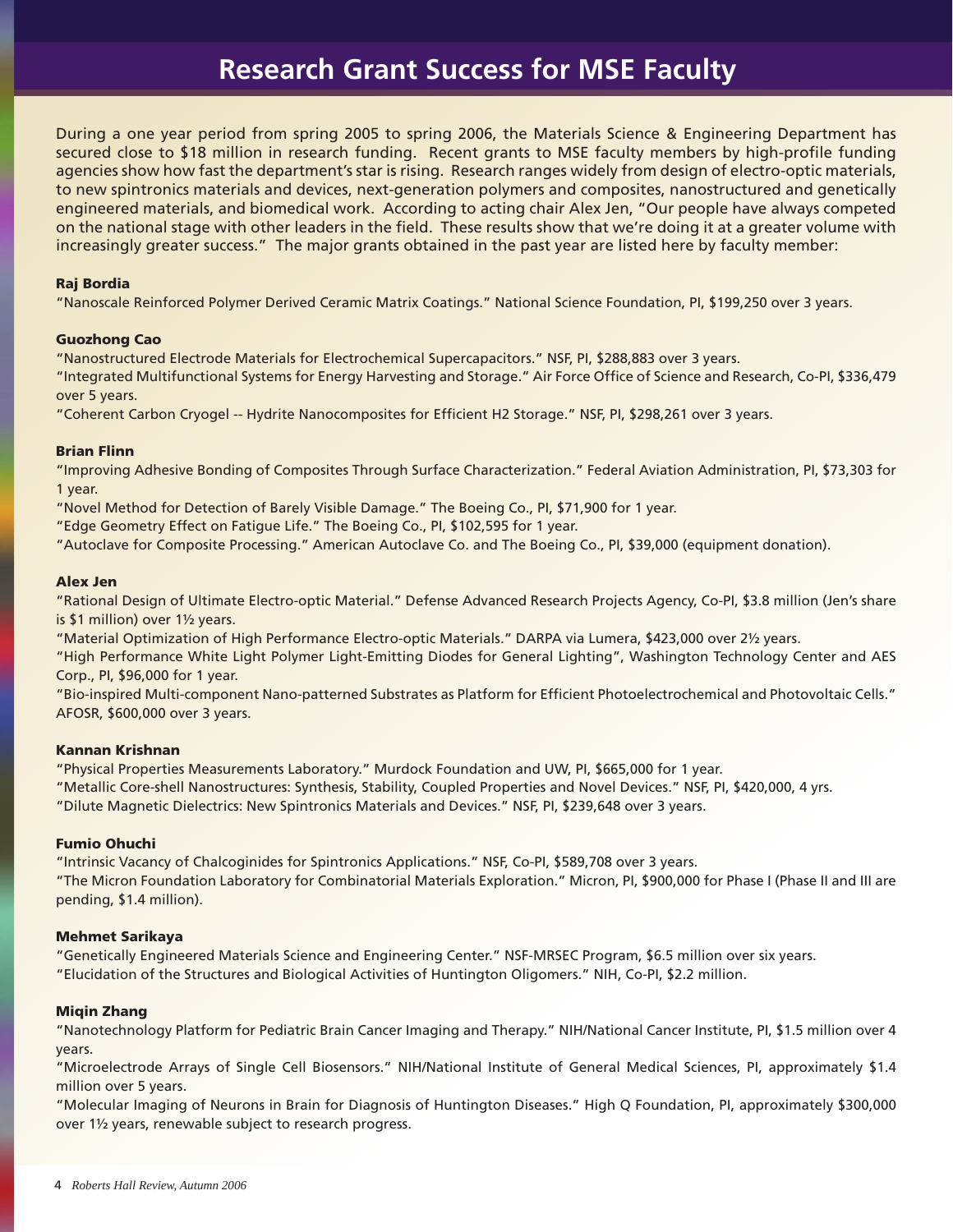# **NSF Center for Genetically Engineered Materials**

In August 2005, the National Science Foundation awarded a Materials Research Science and Engineering Center (MRSEC) to the University of Washington. Named

the Genetically Engineered Materials Science and Engineering Center (GEMSEC), MSE Professor Mehmet Sarikaya is the director of the new center which involves the interdisciplinary collaboration of 10 faculty members, from 6 departments representing the College of Engineering, School of Medicine, and the College of Arts and Sciences.



*Mehmet Sarikaya*

The total initial funding is \$7.5M for 6 years. The MRSEC program is the oldest of the center programs at NSF and the most prestigious, and therefore, extremely challenging and competitive. Once started, NSF may choose to award the program a renewal every six years.

In 2005, only two universities were awarded new MRSEC centers and three existing ones (out of 28) were eliminated. Utilizing the unique setting at the UW campus with strong engineering and medical departments, support by the

university administration, and established close collaboration of the expert co-investigators in multidisciplinary fields, the new Center is expected to accomplish the true integration of materials science and biology with a new approach, and lead the field nationally and internationally. The center has established shared experimental laboratories to facilitate

the cross-disciplinary research.

The focus of the new center is to establish teaching and research platforms to marry biology and materials science at the highest possible level of sophistication and educate next generation engineers and scientists in the highly competitive new fields of molecular biomimetics



and nanobiotechnology. The goal of GEMSEC is to develop next generation practical materials and systems for materials science, engineering, and medicine using mother nature's molecular ways combined with the latest developments in physical sciences and technologies.

The creation of GEMSEC at UW is a very significant accomplishment for Prof. Sarikaya and his team and you can expect to hear more about GEMSEC's work in the future.

# **Micron Combinatorial Materials Exploration Lab**

The Materials Science & Engineering Department and Professor Fumio Ohuchi are the recipients of a major Micron Technology grant to establish a new cutting edge laboratory in the area of *Combinatorial Materials Exploration (CME)*. This lab is part of a global expansion in the search for new combinatorial materials, an area of research which has received significant attention and financial support from Japan in recent years. The Micron Technology CME Lab will help UW compete more effectively for those dollars. Scientists worldwide expect that this area of research will do for materials science what the human genome project has done for biotechnology.



Micron Technology, Inc. and the Micron Technology Foundation have committed \$1 million to support the first of three phases in creating the new lab. They will provide \$550,000 in cash and about \$450,000 in inkind equipment and support for the 2006-07 year. Prof. Ohuchi has already overseen the purchase of a new twodimensional Xray diffraction mapping system, a rapid thermal annealing



*Fumio Ohuchi*

furnace, and an atomic layer deposition/molecular beam expitaxy (ALD/MBE) system attached to x-ray photoelectron spectroscopy (XPS). Installation of this equipment took place in July and August and the first operating phase of the CME lab will start in autumn 2006.

This lab will be an excellent example of interdisciplinary collaboration and, besides Prof. Ohuchi, includes MSE professor Raj Bordia, Electrical Engineering professors

*continued on page 7*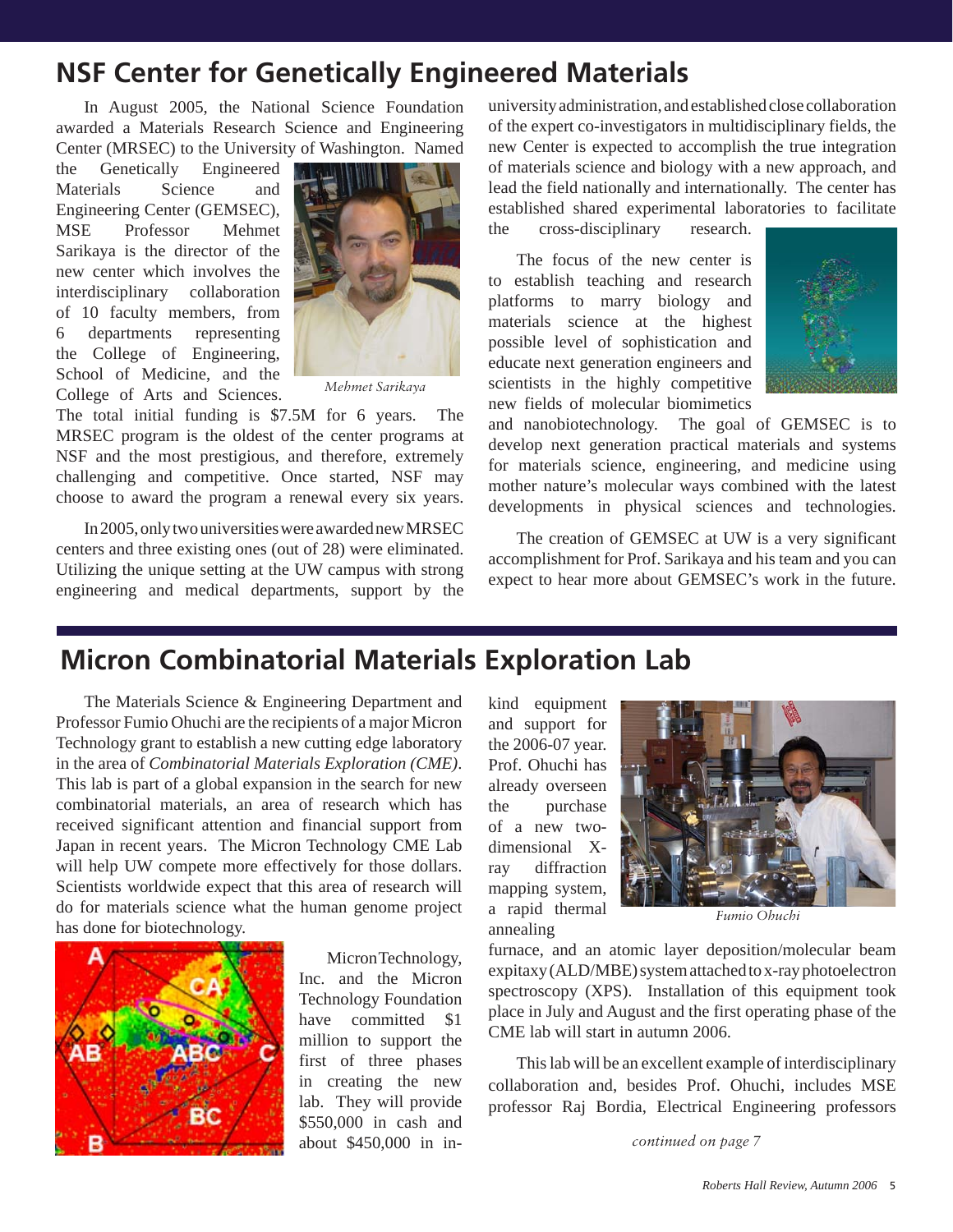# *Faculty Honors*

**Prof. Fumio Ohuchi** been selected by the American Vacuum Society Trustees to receive the honor of "Fellow of the Society". The Fellowship recognizes AVS members who have made sustained and outstanding scientific and technical contributions in research, engineering, technical advancement, academic



education, or managerial leadership for at least ten (10) years. This honor reflects the profound impact of Prof. Ohuchi's accomplishments as judged by his colleagues and concurred by the AVS Trustees, and recognizes Prof. Ohuchi's advances in the surface and interface science of chalcogenide and oxide thin films, along with educational leadership in nanoscience and nanotechnology. The honor will be officially bestowed at the AVS Awards Assembly on November 15, 2006, during the AVS Symposium in San Francisco.

**Prof. Alex Jen** has been elected a 2006 Fellow of SPIE (International Society for Optical Engineering) for his outstanding contributions in the field of optical engineering. He was also named a Fellow of the American Association for the Advancement of Science in October 2005 for his work which is



focused on the synthesis and characterization of organic functional materials and polymers that possess novel optical, electrical and biological properties. For the AAAS honor, he was cited for pioneering contributions to the filed of molecular photonics and for the development of novel materials with unprecedented characteristics that have enabled new photonics devices.

**Prof. Kannan Krishnan** was awarded the distinction of Fellow of the American Association for the Advancement of Science in October 2005. The central theme of Prof. Krishnan's work is the systematic exploration and design of



fundamental materials properties and phenomena as a function of size and dimensionality. For the AAAS honor, he was cited for establishing fundamental correlations of magnetism, transport and microstructure in technological materials, for developing novel electron microscopy techniques, and for education of the next generation of materials scientists. Prof. Krishnan was also selected as a 2006 Professor-at-Large by the Institute of Advanced Studies at the University of Western Australia. His initial appointment is for a period of two years and he is involved in the departments of Engineering, Physics and Chemistry. He made his first visit to UWA in March of 2006.

**Prof. Raj Bordia** received honorable mention after being selected as one of only four finalists for the 2006 Marsha L. Landolt Graduate Mentor Award. This UW award recognizes faculty who have made outstanding contributions to the education and guidance of graduate students.



**Prof. Tom Stoebe** was elected as 2005- 06 Chairman of the ASM Materials Education Foundation Board of Trustees at its annual Board meeting. The Foundation is the sponsor of the successful "Materials Camp" program for high school students and teachers, which helps focus attention on materials



science and technology through hands-on activities related to everyday applications of science. The Foundation also administers scholarship programs for students in materials science and engineering. Dr. Stoebe has been active in education and outreach programs throughout his entire UW career. He has taught materials science concepts to high school teachers since 1967 and was funded by NSF for this effort until 2003. More recently, the ASM Foundation has taken over the teacher training effort in their Teachers Camp program, which held 6 camps nationally in 2004. Dr. Stoebe also founded the Seattle Materials Camp program for students, held in our Department since 2001. Dr. Stoebe plans to lead the Foundation, created in 1953, into new endeavors, building on its current strong programs in order to continue building on the Foundation's purpose: " To excite young people in materials, science and engineering careers."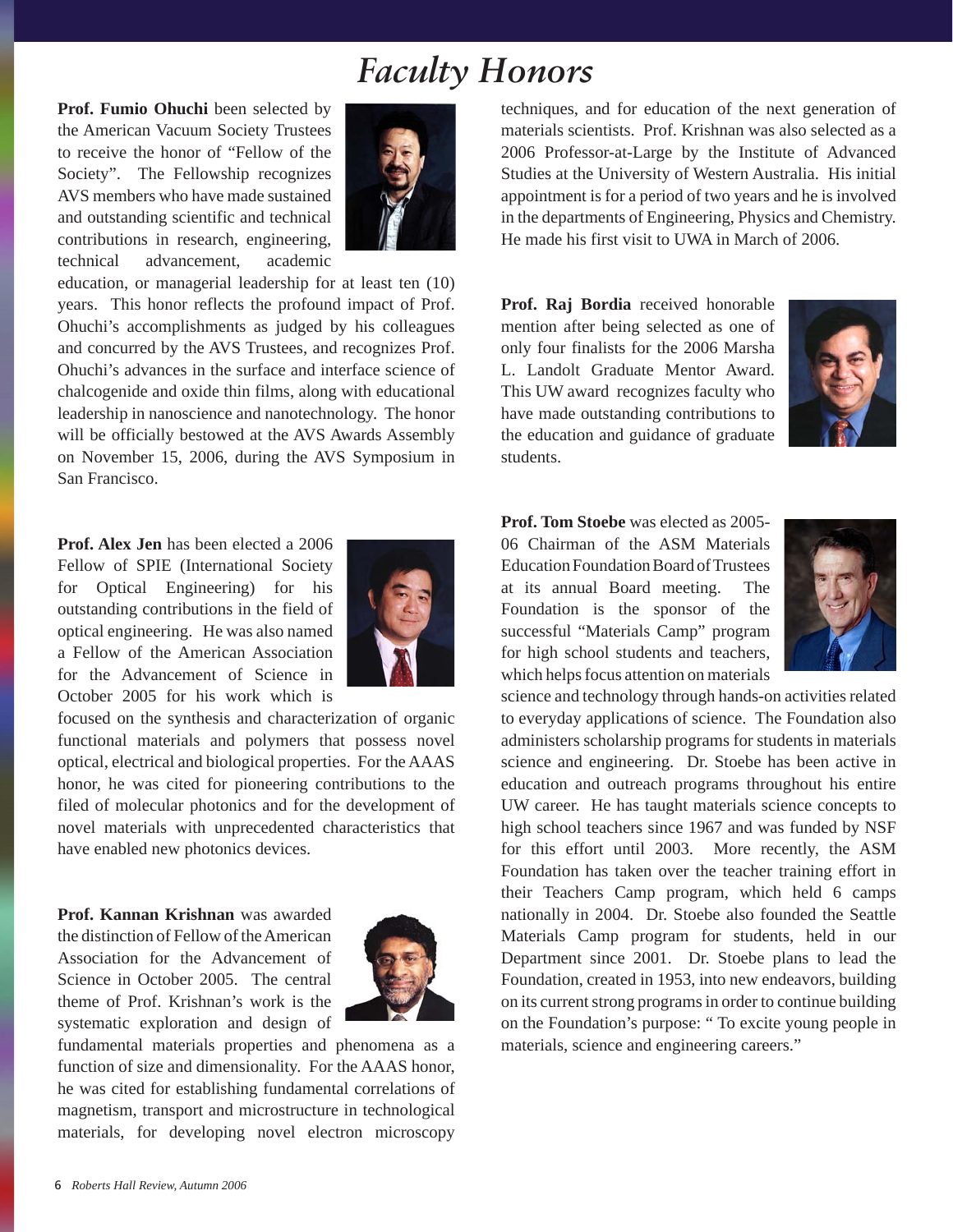# **Welcome the New Dean** *Alumni News*

Matthew O'Donnell is the new Dean of the College of Engineering starting August 2006. He holds the Frank and Julie Jungers Endowed Deanship in Engineering. Created by a \$4 million donation from the Jungers and \$1 million in UW matching funds, this is the first major endowment of this kind at the UW.

O'Donnell comes to UW from the University of Michigan where he was chairman of the Department of Biomedical Engineering. Starting with a PhD in solid-



state physics from Notre Dame University, O'Donnell spent 10 years in industry before going to Michigan in 1990 as a professor in Electrical Engineering & Computer Science. An expert in ultrasound imaging, he has made cutting-edge explorations of new imaging modalities in biomedicine,

including ultrafast optics, in vivo microscopy, catheter imaging of coronary arteries, optoacoustic arrays, and elasticity and molecular imaging. O'Donnell's career demonstrates his commitment to interdisciplinary collaboration, a key element of his plans at UW.

We all look forward to the new era in the College. In the words of UW Provost Phyllis Wise, "Matt is one of the leading visionary engineering educators who understands the changing landscape in engineering and how important it is to the future competitiveness of America in the global economy and what contributions engineering can make to improving the quality of life of people around the world. We are very fortunate to be able to bring him to the northwest and the UW."

## *CME Lab, cont. from pg. 5*

Bruce Darling and Scott Dunham, and Physics professor Marjorie Olmstead.

Professor Ohuchi has already begun collaboration with counterpart CME facilities at the National Institute of Materials Science and the Advanced Institute of Science and Technology in Tsukuba, Japan. It is hoped that various institutes will participate in building a globally shared materials database called "material informatics", as suggested by Professor Ohuchi in the interest of expediting production of data needed for next generation technologies in several industries.

This lab will be one more area wherein the research at UW has global impact at the very cutting edge of technology.

# **Ravi Mikkelsen Jumpstarts a Green Career**

Ravi Mikkelsen (BS MSE 2005) reversed the usual order of things by founding his own company and then completing his BS studies. He serves as President and COO of TruDiesel Fuels LLC, which he started in late 2004 with a business partner. TruDiesel, located in Southern California, is dedicated to producing renewable energy sources that can help break our dependence on fossil fuels and the

immediate goal to is become a major producer of bio-diesel fuel.

Ravi developed an early interest in bio-diesel and founded French Fry Fuel Fools, a student group at UW which collects waste oil from fast-food restaurants and turns it into biodiesel. He also volunteered time with the Breathable Bus Coalition.

Ravi's biodiesel ventures while a student drew the attention of



local and national media and now that he has his BS in hand, he can focus on pursuing his aggressive business plan for building his company into an alternative fuels leader and devoting his life to improving the environment. To quote Ravi from an 2005 interview in Washington Engineer, "It's the right time, the right place, and I'm the right person. A lot of other people are interested in biodiesel, but don't have the motivation to do anything serious. I really connected with this idea and am putting all my energy into it."

TruDiesel is focusing on trucking companies and municipal bus systems as a core market for biodiesel fuel. Having spent his junior year in China as part of the UW-Sichuan University exchange program and having witnessed the extreme pollution there, Ravi has also set a goal of building a biodiesel plant in Beijing that can fuel buses for the 2008 Olympics. Prof. Raj Bordia calls Ravi "a stellar example of the new breed of engineers we are training . . . he is set to use his education to solve big problems in the areas of energy and the environment". (photo by Mary Levin, University Photography)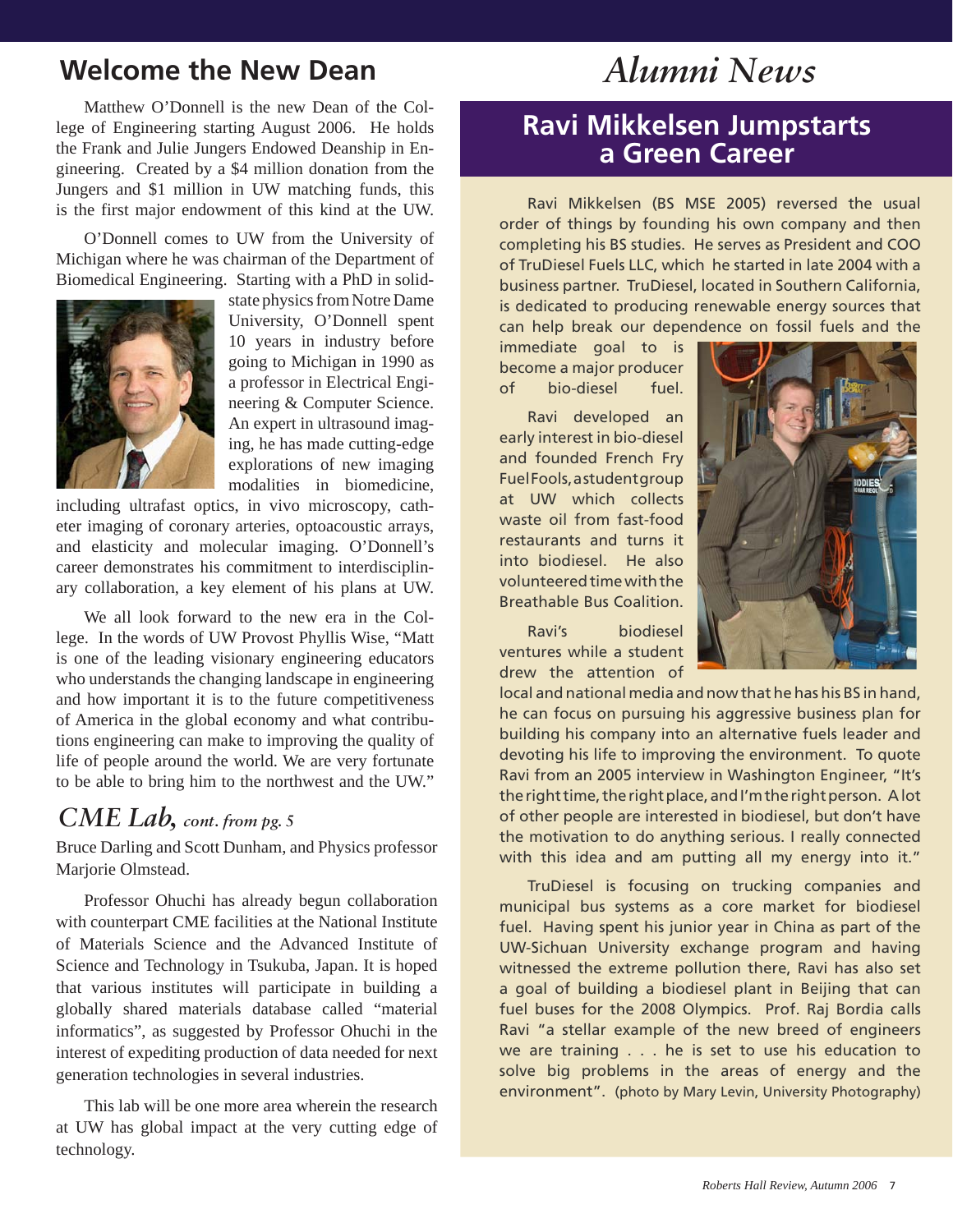# *Alumni News*

# **Alan King, BS CerE 1960**

Alan King grew up in Olympia, Washington, and served in the Navy before attending the University of Washington on the G.l. Bill. He was elected to Tau Beta Pi and named outstanding senior in the College of Engineering in 1960, the year he graduated. In 2005 he returned to campus to deliver the MSE Graduation Address. King has contributed the following update of his life and career since leaving UW.

"I joined Corning Glass Works after graduation and worked in the Electronics Division in Corning, NY, Bradford, PA and Raleigh, NC in product development and product marketing assignments. In 1965 I transferred to Signetics Corporation (then



a subsidiary of Corning) in Sunnyvale, CA as a package development engineer. I was employed for 18 years at Signetics (later acquired by Philips Semiconductor) in a wide range of engineering, operations and general management assignments in the US and Europe. My last position at Signetics was VP&GM of a \$120M product division.

"I joined Crystal Vision, an unsuccessful flat panel display startup company in 1983 as President

and COO. In 1985 I joined Avantek, (now a division of Agilent) served as VP&GM of the semiconductor division. In 1986 I was appointed President and CEO of Precision Monolithics, an analog semiconductor company. Analog Devices acquired Precision Monolithics in 1990. I served as a vice president of Analog Devices after the acquisition. In 1991 I was named President and CEO of Silicon Systems, a manufacturer of mixed signal integrated circuits for the computer peripheral and communications markets. Texas Instruments acquired Silicon Systems in 1996.

"In the last eight years I have contributed to the development of several early stage companies in the technology sector. I served as chairman of Arithmos, a display driver semiconductor company from 1995 until 1999. I also served as chairman of Alien Technology, a developer of nano-block semiconductor technology from 1997 to 1998. I have also served on several public and private company boards. I am currently chairman of Volterra, a power management semiconductor company, having served as CEO from the company's founding in 1996 until 2000. I am also an advisor and director of three early stage companies.

"My wife and have lived in Saratoga, California for many years. We have three accomplished daughters and four wonderful grandchildren. I volunteer with The Friends of the Saratoga Library and the Girl Scouts of Santa Clara County."

**Bonnie J. Dunbar** (BS Cer E 1971, MS Cer E 1975) is now president and chief executive officer of The Museum of Flight in Seattle.

Bonnie is a former NASA astronaut, a veteran of five space flights and 50 days in space, including shuttle missions to the Mir Space Station. As deputy associate director of biological sciences and applications at the Johnson Space Center, Bonnie was



NASA's highest-ranking woman. She was named the University of Washington's Alumnus Summa Laude Dignatus for 2004. This award, first bestowed in 1938, honors the former University of Washington student whose achievements have earned her national and international prominence. This award is the highest honor the University can bestow upon any graduate. (photo by David Waltman Studios)

**Stephen Sofie** (BS CerE 1996, MS MSE 1999, PhD MSE 2002). After completing his PhD in 2002, Stephen worked as a postdoc in MSE for

a year, then joined the NASA Glenn Research Center in Cleveland. Stephen stopped by the department recently for a visit and to let us know that he is now an assistant professor in the Mechanical & Industrial Engineering



Department at Montana State University, Bozeman.

**Nathanial Price** (BS MSE 2004) stopped by the MSE office recently during a visit to Seattle and let us know that he is now working as Plant Metallurgist at Pasadena Refining System in Houston, Texas. He is also enrolled in the the Master's program at the University of Houston and reports that he is "doing well and happy to be alive".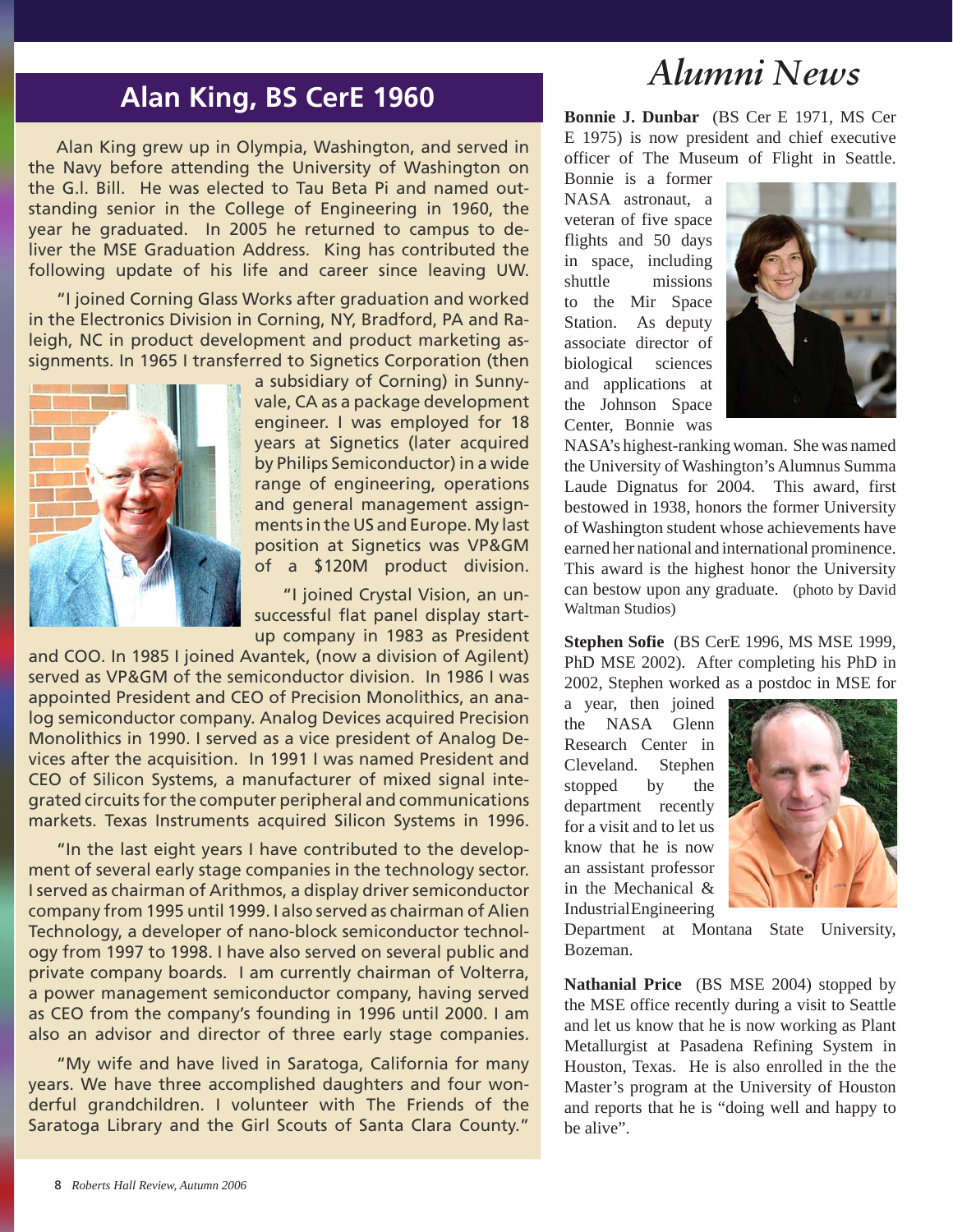# *Alumni News*

**Fritz Wolff** (MS CerE 1964). Retired from Boeing in June 2000 and is now working for the Washington State Department of Natural Resources (Division of Geology) as Project Manager for the Abandoned Mine Lands Program. Wolff has written a book titled "A Room for the Summer" which was published by the University of Oklahoma Press in spring 2005. It is a memoir of his summer jobs in Idaho's Silver Valley where he spent his breaks from college working as a miner's helper at the Bunker Hill Mine.

**Tom Delimitros** (BS CerE 1963, MS CerE 1966) and wife, **Jeannette Delimitros** (BS Educ 1965) have been recognized

as UW Benefactors for their generous financial support of the Department of Materials Science & Engineering including the recent establishment of the Tom Delimitros Fellowship endowment. It is



also recognition of Tom's long-time service to both the Department and the College of Engineering through his work on educational programs and development efforts. Tom was the recipient of MSE's 2001 Distinguished Service Award. Their name's have been engraved on the Benefactor's plaque on display in the Roberts main lobby. (Photo by Chip Van Gilder for Team Photogenic)

**Mr. & Mrs. Frank E. Wagstaff** have also been recognized as University of Washington Benefactors for their generous financial support of the Department of Materials Science

& Engineering including the recent establishment of the Wagstaff Fellowship Fund. Wagstaff was the recipient of MSE's 2003 Distinguished Service Award for his contributions to the Department. Their



names have been engraved on the Benefactor's plaque on display in the Roberts main lobby.

**Edwin Wilmot** (BS CerE 1971, MS CerE 1972) was named the manager of the Los Alamos Site Office of the National Nuclear Security Administration in April 2004.

Wilmot was previously manager of NNSA's Savannah River Site Office, where he was responsible for all defense program activities at Savannah River. From May 2000 to December 2003, Wilmot was NNSA deputy assistant administrator for military applications and stockpile operations. He also has worked at Department of Energy facilities in Idaho, the Yucca Mountain Project in Nevada, the Office of Civilian



Radioactive Waste Management, and at Sandia National Laboratories in Albuquerque among others.

**Shelley Kirchoff** (BS MetE 2001) has lived happily on the Big Island of Hawaii for the past 4 years. "My engineering

education has given me a great background for whatever I decide to do," she states, especially for her current career as a real-estate agent in Kailua-



Kona. Prof. and *Shelly Kirchoff (center) w/Tom and Jan Stoebe*Mrs. Stoebe have

visited Shelley recently in Kona, "paradise on earth", in the words of Prof. Stoebe.

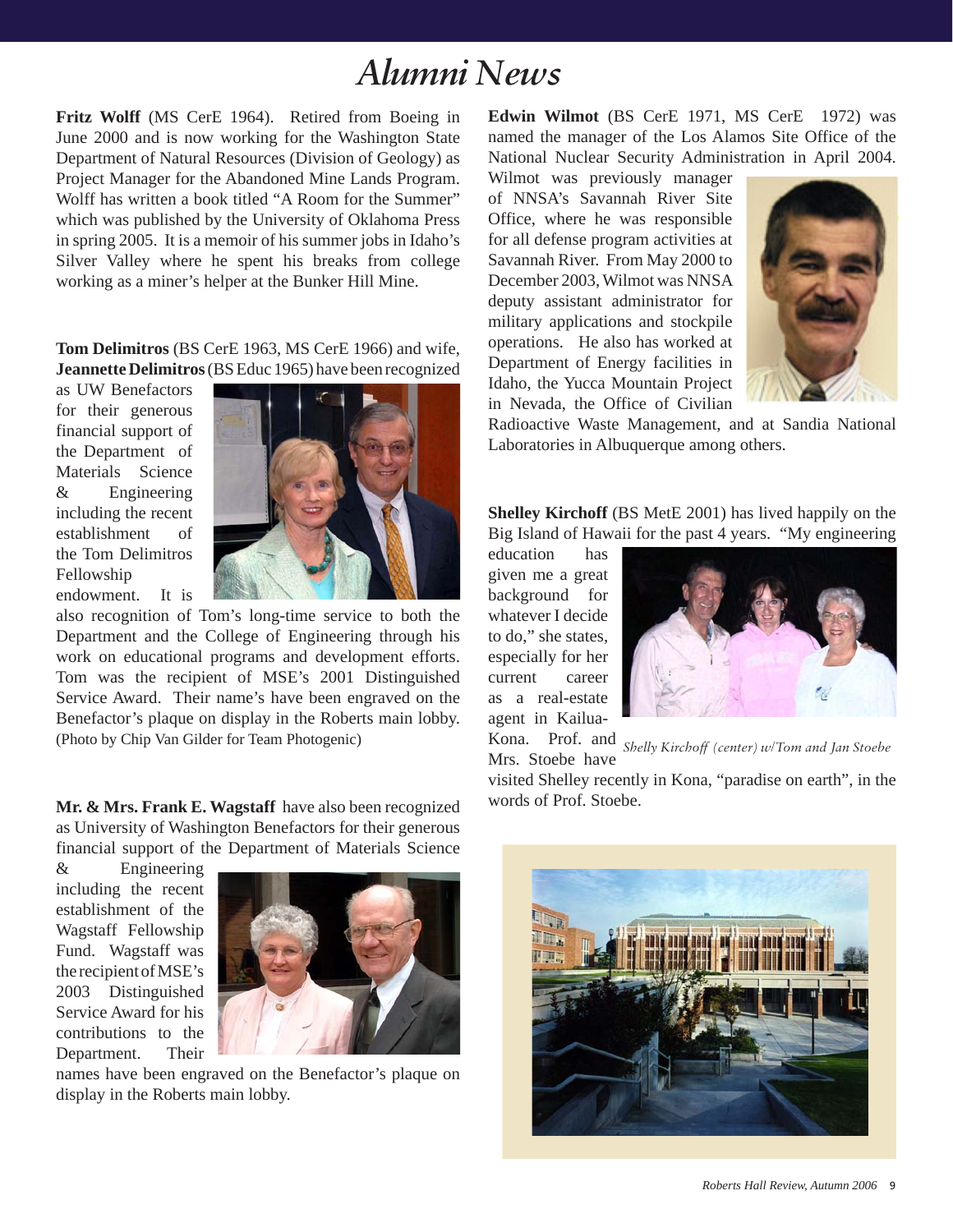# **John A. Schwager Endowed Fund for Excellence**

John A. Schwager, Sr. has established the John A. Schwager Endowed Fund for Excellence in Materials Science and Engineering to provide support for the Materials Science and Engineering Department at the University of Washington. Income from this endowment will support the Department in a variety of ways including much needed financial support for graduate students in the area of aerospace materials, allowing the department to attract and retain the best and brightest graduate students in this field. In addition, the fund may provide materials for

design projects, send students to p r o f e s s i o n a l conferences to  $\frac{8}{9}$  develop their leadership skills, p r o v i d e l a b o r a t o r y e q u i p m e n t upgrades, or other vital needs that enhance interaction with the aerospace industry.

Photo credit goes here.

Phot



*l-r, Jan Labyak, Steven Schwager, Carkolyn Schwager, John Schwager Sr., Bruce Schwager, Raj Bordia, John Schwager Jr.*

Mr. Schwager is a

native and life-long resident of Seattle. At the University of Washington, he pledged Psi Upsilon, rowed with the freshman crew, and graduated in 1935 with a Bachelor's degree in Economics. He worked at his father's Nettleton Lumber Company during the 1930's depression, and then joined the US Navy in 1941. His four years of service included surviving the Japanese attack at Pearl Harbor in December 1941. Early in the 1950's Mr. Schwager developed a keen interest in real estate development, and over the next forty years built several homes and apartment buildings in Seattle and surrounding communities.

Mr. Schwager has established this new endowment because he is a firm believer in education and research for the betterment of our society and our economy. He is eager to assist young scholars, to promote American technology, and to support the University, which has meant so much to him. The John A. Schwager Endowed Fund for Excellence in Materials Science and Engineering will serve as great encouragement for teaching and research and will directly impact the work of the department.

Mr. Schwager's family has been closely involved with this gift and to mark the occasion of the new endowment, the MSE Department and the College of Engineering hosted a reception on May 27, 2004, to honor Mr. Schwager and celebrate the gift with his family. The Department of Materials Science & Engineering is grateful for Mr. Schwager's generous gift and his name has been added to the department's Benefactor plaque on display in the main lobby of Roberts.

# **IN MEMORIAM John Sipe Memorial Fund**

**Dr. John Joseph Sipe** (BS CerE 1965, MS CerE 1970, PhD CerE 1970) died on April 28, 2005, in Clinton Township, New Jersey, at the age of 69.

Dr. Sipe worked for The Boeing Company from 1964-1967 where he designed and developed an insulating collar for warhead and Minute-man missile. While working at Boeing, Dr. Sipe completed his BS in ceramic engineering at the University of Washington, which were followed by an MS and a PhD, also in ceramic engineering. After receiving his PhD, he accepted a postdoctoral position in the UW Bioengineering Program which would establish the focus of his career to come.

After leaving UW, Dr. Sipe worked at Smith Kline and French in Philadelphia, designing implant materials and devices. He then moved to Biosearch, Inc. of Somerville, NJ, where he developed technology that perfected the Dohboff-Feeding tube which was the market leader for 10 years, and he created monitoring and measuring devices for esophageal reflux disease. From 1986- 1992 he formed and ran Sensatronix Inc., a company that manufactured pH-monitoring devices for esophageal reflux disease.

Dr. Sipe led a full life and, in the words of Joan McClure, "Joe's friends and loved ones will remember him for his personal charm, his affinity for telling stories, for playing the violin and for teaching, his love of fishing and of family, and his special gift for friendship." Dr. Sipe is survived by his wife Catherine and a brother Gary.

As a memorial to the life and accomplishments of Dr. Sipe, McClure, a close friend of the Sipe family, coordinated the establishment of the John Joseph Sipe Fund in Materials Science & Engineering. The goal of the fund is to encourage the best and brightest students to pursue and conduct research in biomaterials and to promote the exposure of MSE students to new ideas in bioengineering research. The fund will help the MSE Department continue the tradition of engineering educational excellence at the UW.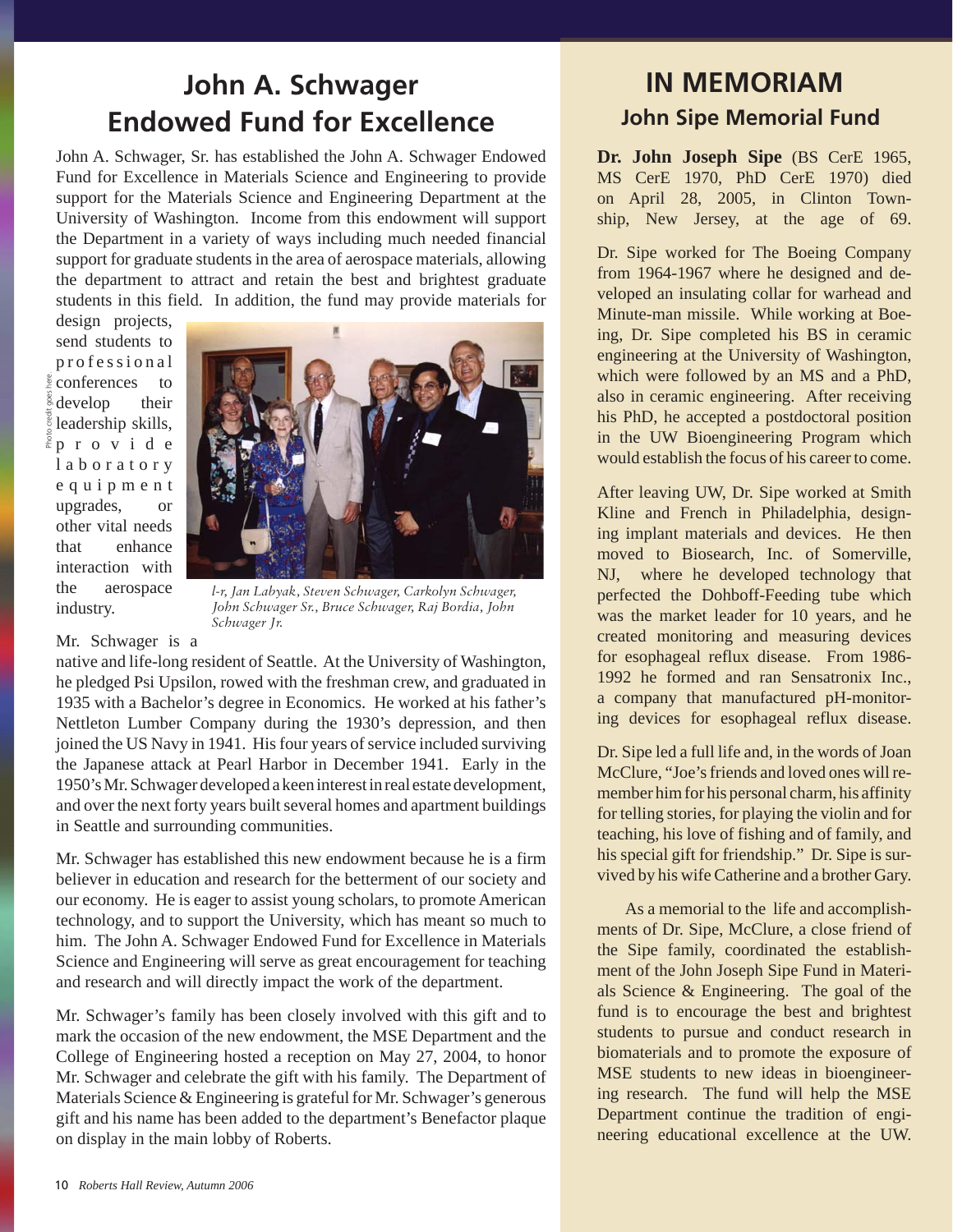# **IN MEMORIAM**

**H. William Kirschner** (1939 B.S. Mining Engineering), passed away on April 22, 2006. Born in 1918 in Seattle, Bill attended Roosevelt High School, then received a BS degree in Mining Engineering from UW in 1939. After marrying his wife Barbara in 1940, he settled on Vashon

Island. Bill is remembered as the inventor of the fiberglass ski and founder of K2 Corporation, the Vashon Island institution that has become an international leader in the world of skiing and other sporting equipment. At the time of his inspiration, Bill was working for the family business, Kirschner Manufacturing, a Vashon



Island company that made splints and animal cages out of reinforced plastic. Although they had become a leader in the field of research cage manufacturing, the Kirschners were not content to rest on that success. In 1961, Bill made a pair of fiberglass skis and the result was a revolution in the skiing industry and the creation of K2 Corporation which became the largest ski manufacturer in the United States. Bill ran K2 from its beginnings in the early 1960s to retirement in 1982. In 1991, Bill was inducted into the U.S. National Ski Hall of Fame which called him "one of the great ski entrepreneurs of the 1960's, the golden years of the United States ski business". Beyond skiing, Bill was a lifelong, passionate Husky fan. He once recalled that he pursued a degree in Mining Engineering because of his father's lifelong involvement with mining and he credited Dean Milnor Roberts for providing inspiration to excel. Bill was a generous donor to the MSE Department and May 11, 2004, was declared as "Kirschner Day". In June 2005, he was presented with the department's Distinguished Service Award. Bill is survived by his wife of 66 years, Barbara, his sons, Bill and Bruce, his daughter Becky as well as many grandchildren and great grandchildren.

**George Middleton** (BS CerE 1933, MS CerE 1934) passed away on February 12, 2004, at the age of 93. Middleton's career started at Gladding McBean in Hermosa Beach, California. Over the years he moved on to Metlox Pottery, L.H. Butcher and Sierra Talc (later United Sierra), all in Southern California. In 1968, he moved to the New Jersey operations of United Sierra which later became Cypress Industrial Minerals. Middleton was active in the American Ceramic Society where he was named a Fellow in 1965, an Emeritus Member and Fellow in 1973, and in 1978 he was made an honorary Life Member of the Southern California Section. He retired from Cypress Industrial Minerals in 1975 and returned to California, living in Manhattan Beach until his death.

**Ashok K. Dhar** (MS MetE 1971, MS Radiological Sci 1974) died on May 12, 2005, at the age of 58, following a brief illness. Dhar was Senior Director for Quality and Regulatory Management at CTI Molecular Imaging in Knoxville, Tennessee, and was recognized for his expertise in nuclear regulatory issues and personal dosimetry. As a graduate student at MSE, Dhar was a member of Prof. Tom Stoebe's group, working in the areas of solid-state radiation dosimetry. After receiving an MS degree from this department and a second from Radiological Sciences, Dhar embarked on a notable career in radiopharmaceuticals and health physics that included stops at Abbott Laboratories in Chicago, King Faisal Hospital & Research Centre in Saudi Arabia, Mallinckrodt Inc. in St. Louis, PETNET Pharmaceuticals in Knoxville and, finally, PETNET's parent company, CTI Molecular Imaging. He is survived by his parents, his wife of 27 years, two sons, and a brother and sister.